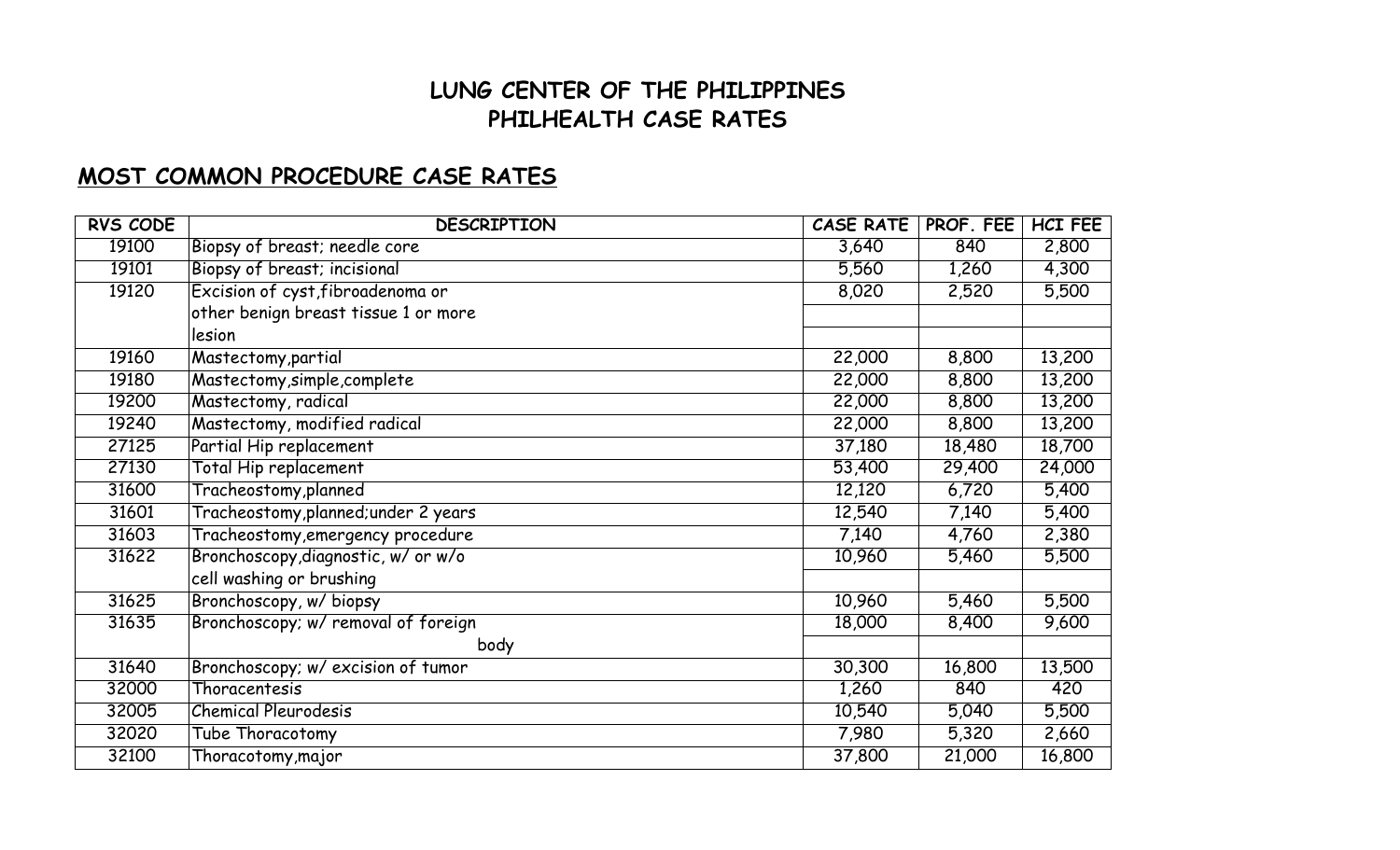| 32225<br>30,300<br>Decortication, pulmonary; partial<br>16,800<br>32310<br>Pleurectomy, parietal<br>37,800<br>21,000<br>32320<br>Decortication & parietal pleurectomy<br>37,800<br>21,000<br>32400<br>5,560<br>Biopsy of pleura<br>1,260<br>32402<br>Biopsy, pleura; open<br>37,180<br>18,480<br>32405<br>Biopsy, lung or mediastinum<br>8,440<br>2,940<br>32440<br>Removal of lung, total pneumonectomy<br>46,500<br>25,200<br>Removal of lung, other than total<br>32480<br>41,160<br>24,360<br>pneumonectomy; single lobe (lobectomy) | 13,500<br>16,800<br>16,800<br>4,300<br>18,700<br>5,500<br>21,300<br>16,800<br>21,300 |
|------------------------------------------------------------------------------------------------------------------------------------------------------------------------------------------------------------------------------------------------------------------------------------------------------------------------------------------------------------------------------------------------------------------------------------------------------------------------------------------------------------------------------------------|--------------------------------------------------------------------------------------|
|                                                                                                                                                                                                                                                                                                                                                                                                                                                                                                                                          |                                                                                      |
|                                                                                                                                                                                                                                                                                                                                                                                                                                                                                                                                          |                                                                                      |
|                                                                                                                                                                                                                                                                                                                                                                                                                                                                                                                                          |                                                                                      |
|                                                                                                                                                                                                                                                                                                                                                                                                                                                                                                                                          |                                                                                      |
|                                                                                                                                                                                                                                                                                                                                                                                                                                                                                                                                          |                                                                                      |
|                                                                                                                                                                                                                                                                                                                                                                                                                                                                                                                                          |                                                                                      |
|                                                                                                                                                                                                                                                                                                                                                                                                                                                                                                                                          |                                                                                      |
|                                                                                                                                                                                                                                                                                                                                                                                                                                                                                                                                          |                                                                                      |
|                                                                                                                                                                                                                                                                                                                                                                                                                                                                                                                                          |                                                                                      |
| 32482<br>Removal of lung, other than total<br>46,500<br>25,200                                                                                                                                                                                                                                                                                                                                                                                                                                                                           |                                                                                      |
| Pneumonectomy; 2 lobes (bilobectomy)                                                                                                                                                                                                                                                                                                                                                                                                                                                                                                     |                                                                                      |
| Removal of lung, other than total<br>32500<br>23,520<br>40,320                                                                                                                                                                                                                                                                                                                                                                                                                                                                           | 16,800                                                                               |
| pneumonectomy; wedge resection                                                                                                                                                                                                                                                                                                                                                                                                                                                                                                           |                                                                                      |
| Thoracoscopy, lungs & pleura w/o biopsy<br>32601<br>5,880<br>11,980                                                                                                                                                                                                                                                                                                                                                                                                                                                                      | 6,100                                                                                |
| 32602<br>Thoracoscopy, lung & pleura w/ biopsy<br>12,900<br>6,300                                                                                                                                                                                                                                                                                                                                                                                                                                                                        | 6,600                                                                                |
| Thoracoscopy, mediastinal space w/o biopsy<br>32605<br>12,120<br>6,720                                                                                                                                                                                                                                                                                                                                                                                                                                                                   | 5,400                                                                                |
| 32606<br>Thoracoscopy, mediastinal space w/ biopsy<br>12,120<br>6,720                                                                                                                                                                                                                                                                                                                                                                                                                                                                    | 5,400                                                                                |
| Thoracoscopy; w/ pleurodesis<br>12,120<br>6,720<br>32650                                                                                                                                                                                                                                                                                                                                                                                                                                                                                 | 5,400                                                                                |
| 32651<br>Thoracoscopy, w/ partial pulmonary<br>12,120<br>6,720                                                                                                                                                                                                                                                                                                                                                                                                                                                                           | 5,400                                                                                |
| decortication                                                                                                                                                                                                                                                                                                                                                                                                                                                                                                                            |                                                                                      |
| 32652<br>Thoracoscopy; w/ total pulmonary decortication<br>12,120<br>6,720                                                                                                                                                                                                                                                                                                                                                                                                                                                               | 5,400                                                                                |
| 32655<br>Thoracoscopy; w/ excision-plication of bullae<br>41,160<br>24,360                                                                                                                                                                                                                                                                                                                                                                                                                                                               | 16,800                                                                               |
| including any pleural procedure                                                                                                                                                                                                                                                                                                                                                                                                                                                                                                          |                                                                                      |
| 32656<br>Thoracoscopy, w/ parietal pleurectomy<br>38,640<br>21,840                                                                                                                                                                                                                                                                                                                                                                                                                                                                       | 16,800                                                                               |
| 32659<br>Thoracoscopy, w/ creation of pericardial<br>38,640<br>21,840                                                                                                                                                                                                                                                                                                                                                                                                                                                                    | 16,800                                                                               |
| window or partial resection of pericardial sac                                                                                                                                                                                                                                                                                                                                                                                                                                                                                           |                                                                                      |
| 32660<br>Thoracoscopy, w/ total pericardiectomy<br>41,160<br>24,360                                                                                                                                                                                                                                                                                                                                                                                                                                                                      | 16,800                                                                               |
| Thoracoscopy, w/ excision of pericardial cyst,<br>32661<br>41,160<br>24,360                                                                                                                                                                                                                                                                                                                                                                                                                                                              | 16,800                                                                               |
| tumor or mass                                                                                                                                                                                                                                                                                                                                                                                                                                                                                                                            |                                                                                      |
| 32662<br>Thoracoscopy, w/excision of mediastinal cyst,<br>41,160<br>24,360<br>16,800                                                                                                                                                                                                                                                                                                                                                                                                                                                     |                                                                                      |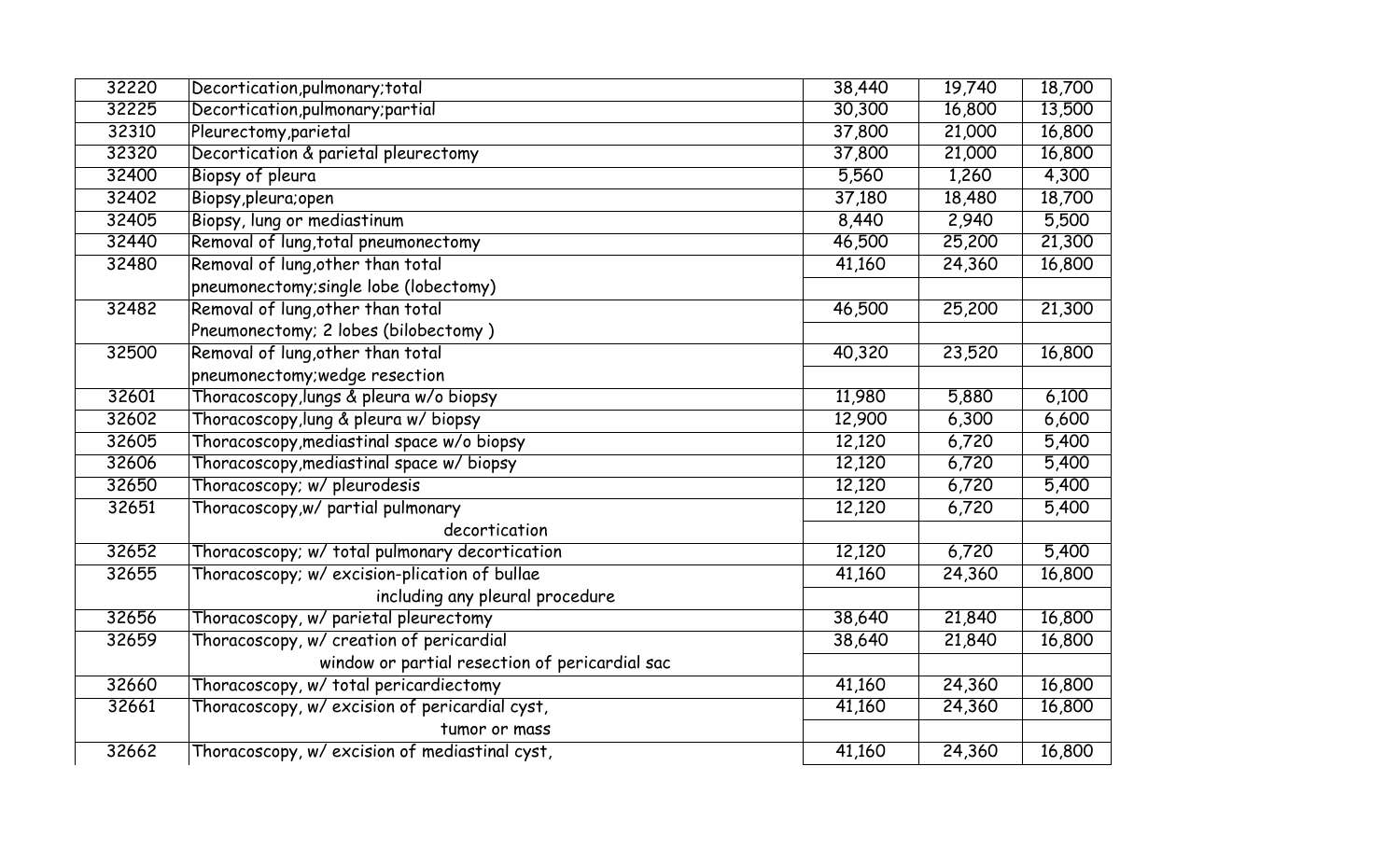|       | tumor or mass                                                |        |        |        |
|-------|--------------------------------------------------------------|--------|--------|--------|
| 32663 | Thoracoscopy, w/ lobectomy, total or segmental               | 46,500 | 25,200 | 21,300 |
| 33010 | Pericardiocentesis                                           | 8,020  | 2,520  | 5,500  |
| 33015 | Tube pericardiostomy                                         | 9,700  | 4,200  | 5,500  |
| 36430 | Outpatient transfusion of blood or blood products;1 or more  | 3,640  | 840    | 2,800  |
| 36488 | Placement of central venous catheter (jugular or             | 9,700  | 4,200  | 5,500  |
|       | other vein) (e.g., hemodialysis, chemotherapy);              |        |        |        |
|       | percutaneous cutdown                                         |        |        |        |
| 36825 | Creation of atriovenous fistula                              | 12,900 | 6,300  | 6,600  |
| 38220 | Bone marrow aspiration or biopsy                             | 10,880 | 3,780  | 7,100  |
| 38500 | Biopsy or excision or lymph nodes                            | 5,680  | 1,680  | 4,000  |
| 38505 | Biopsy or excision or lumph nodes; by needle,                | 5,680  | 1,680  | 4,000  |
|       | Superficial (e.g., cervical, inguinal, axilliary)            |        |        |        |
| 38510 | Biopsy or excision or lymph nodes; deep cervical             | 8,260  | 3,360  | 4,900  |
| 39000 | Mediastinotomy                                               | 18,000 | 8,400  | 9,600  |
| 39200 | Excision of mediastinal cyst                                 | 37,800 | 21,000 | 16,800 |
| 39220 | Excision of mediastinal tumor                                | 41,160 | 24,360 | 16,800 |
| 39400 | Mediastinoscopy                                              | 14,960 | 7,560  | 7,400  |
| 43020 | Esophagotomy, cervical approach, w/ removal of foreign body  | 12,120 | 6,720  | 5,400  |
| 43045 | Esophagotomy, thoracic approach, w/ removal of foreign body  | 37,800 | 21,000 | 16,800 |
| 43107 | Total or near esophagectomy, w/o thoracotomy; w/             | 55,000 | 33,600 | 21,400 |
|       | pharyngogastrostomy or cervical esophagogastrotomy, w/ or    |        |        |        |
|       | w/o pyloroplasty                                             |        |        |        |
| 43108 | Total or near esophagectomy, w/o thoracotomy; w/ colon       | 58,800 | 37,800 | 21,000 |
|       | interposition or small bowel reconstruction, including bowel |        |        |        |
|       | mobilization, preparation & anastomosis                      |        |        |        |
| 43112 | Total or near total esophagectomy, w/ thoracotomy; w/        | 59,640 | 38,640 | 21,000 |
|       | pharyngogastrostomy or cervical esophagogastrotomy, w/ or    |        |        |        |
|       | w/o pyloroplasty                                             |        |        |        |
| 43113 | Total or near esophagectomy, w/thoracotomy; w/colon          | 63,000 | 42,000 | 21,000 |
|       | interposition or small bowel reconstruction, including bowel |        |        |        |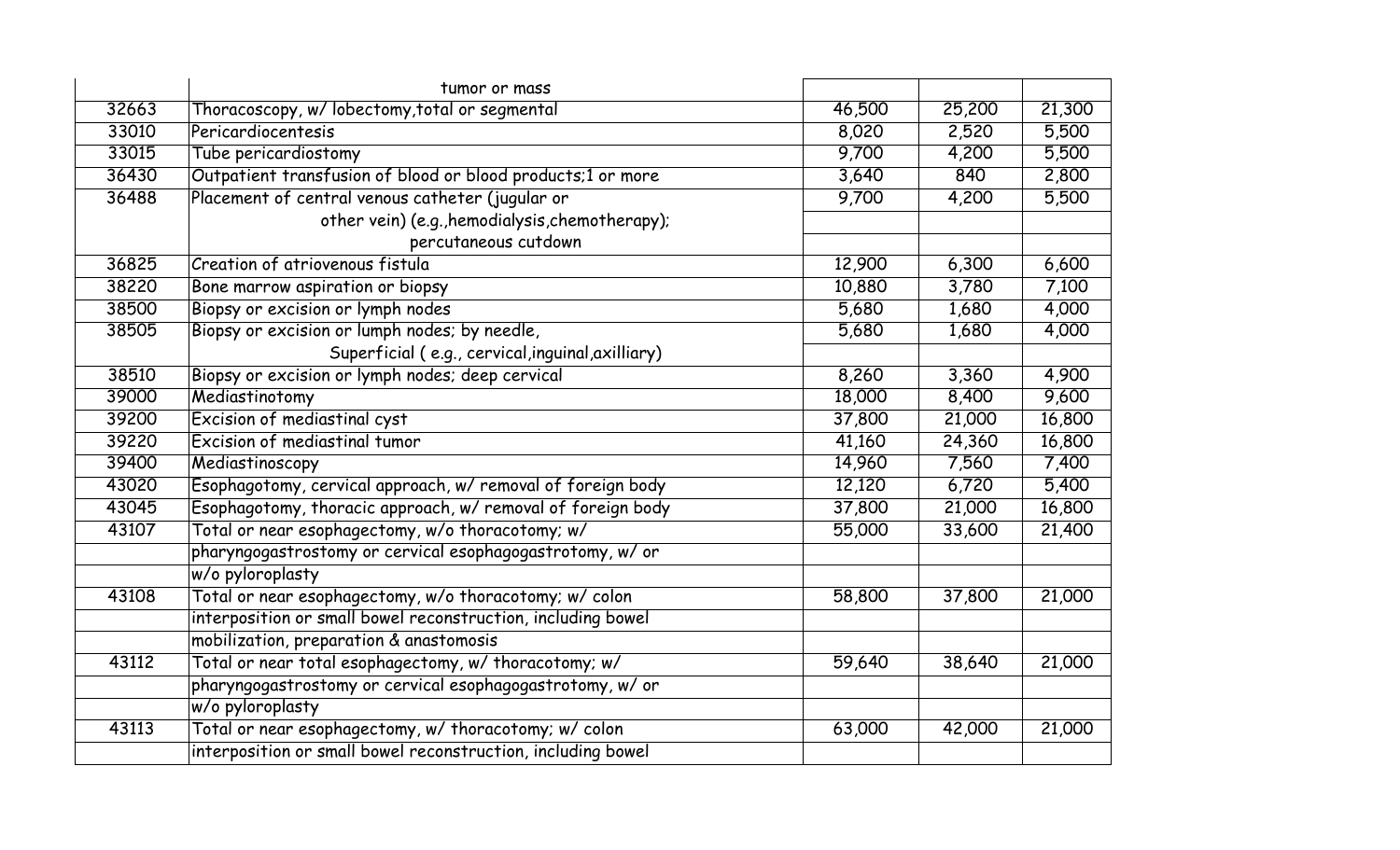|       | mobilization, preparation & anastomosis                            |        |        |        |
|-------|--------------------------------------------------------------------|--------|--------|--------|
| 43116 | Partial esophagectomy, cervical w/free intestinal graft,           | 55,000 | 33,600 | 21,400 |
|       | including microvascular anastomosis, obtaining the graft &         |        |        |        |
|       | intestinal reconstruction                                          |        |        |        |
| 43117 | Partial esophagectomy, distal two-thirds, w/ thoracotomy &         | 55,000 | 33,600 | 21,400 |
|       | separate abdominal incision, w/ or w/o proximal gastrectomy        |        |        |        |
|       | w/ thoracic esophagostrotomy, w/ or w/o pyloroplasty               |        |        |        |
| 43118 | Partial esophagectomy, distal two-thirds; w/ thoracotomy &         | 58,800 | 37,800 | 21,000 |
|       | separate abdominal incision, w/ or w/o proximal gastrectomy        |        |        |        |
|       | w/ colon interposition or small bowel reconstruction, including    |        |        |        |
|       | bowel mobilization, preparation & anastomosis                      |        |        |        |
| 43121 | Partial esophagectomy, distal two-thirds, w/ thoracotomy only      | 55,000 | 33,600 | 21,400 |
|       | w/ or w/o proximal gastrectomy, w/ thoracic esophagogastrotomy     |        |        |        |
|       | w/ or w/o pyloroplasty                                             |        |        |        |
| 43122 | Partial esophagectomy, thoracoabdominal or abdominal approach,     | 55,000 | 33,600 | 21,400 |
|       | w/ or w/o proximal gastrectomy, w/ thoracic esophagogastrotomy     |        |        |        |
|       | w/ or w/o pyloroplasty                                             |        |        |        |
| 43123 | Partial esophagectomy, thoracoabdominal or abdominal approach      | 58,800 | 37,800 | 21,000 |
|       | w/ or w/o proximal gastrectomy; w/ colon interposition or small    |        |        |        |
|       | bowel reconstruction, including bowel mobilization, preparation &  |        |        |        |
|       | anastomosis                                                        |        |        |        |
| 43124 | Total or partial esophagectomy,w/o reconstruction w/ cervical      | 46,500 | 25,200 | 21,300 |
|       | esophagostomy                                                      |        |        |        |
| 43200 | Esophagoscopy, rigid or flexible; diagnostic; w/ or w/o collection | 10,540 | 5,040  | 5,500  |
|       | of specimen by brushing or washing                                 |        |        |        |
| 43202 | Esophagoscopy, rigid or flexible; w/ biopsy, single or multiple    | 10,540 | 5,040  | 5,500  |
| 43204 | Esophagoscopy, rigid or flexible; w/ injectable sclerosis of       | 14,960 | 7,560  | 7,400  |
|       | esophageal varices                                                 |        |        |        |
| 43205 | Esophagoscopy, rigid or flexible; w/ band ligation of esophageal   | 14,960 | 7,560  | 7,400  |
|       | varices                                                            |        |        |        |
| 43215 | Esophagoscopy, rigid or flexible; w/ removal of foreign body       | 14,960 | 7,560  | 7,400  |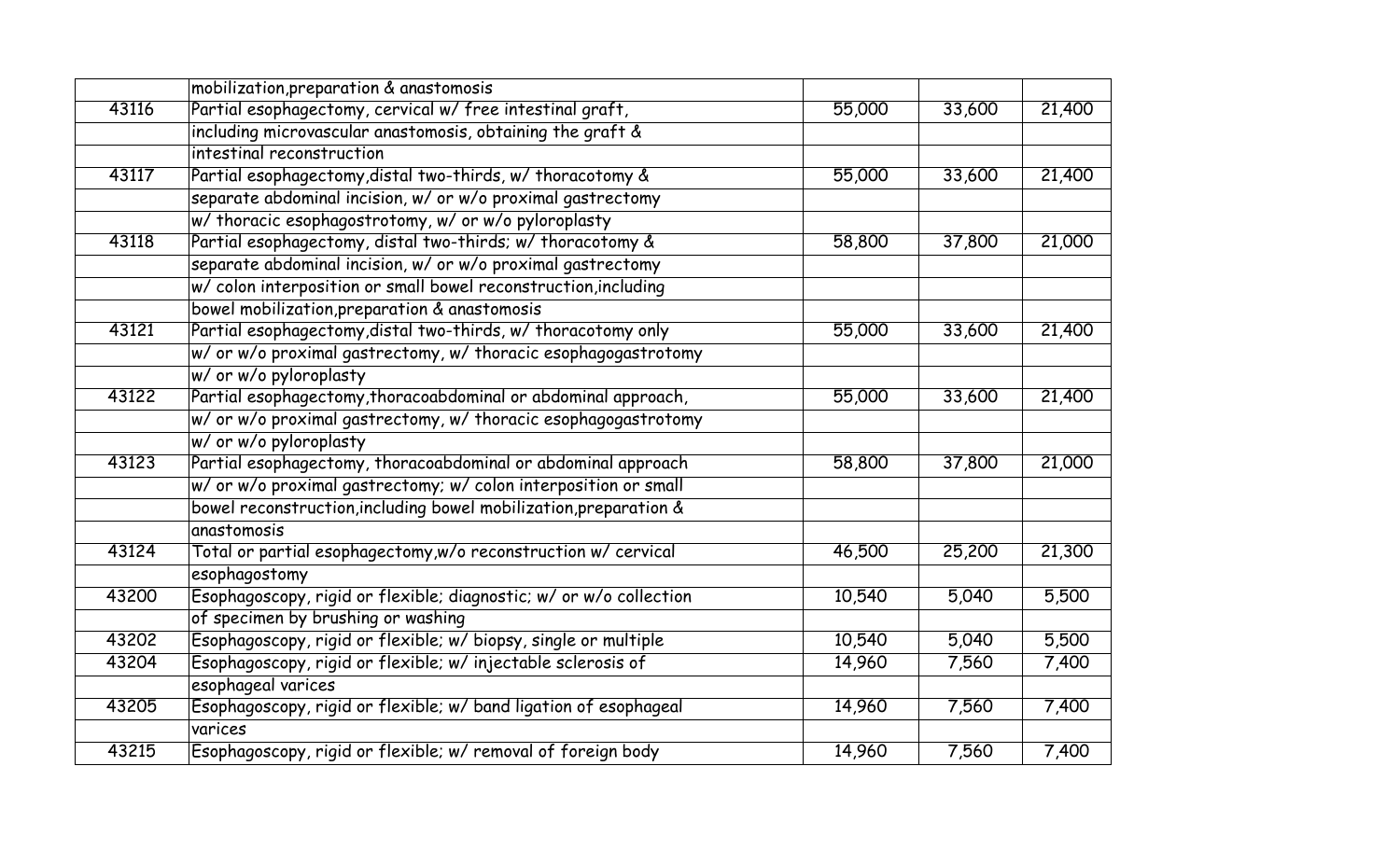| 43216 | Esophagoscopy, rigid or flexible; w/ removal of tumors, polyps or | 11,980 | 5,880  | 6,100  |
|-------|-------------------------------------------------------------------|--------|--------|--------|
|       | other lesion by hot biopsy forceps or bipolar cautery             |        |        |        |
| 43217 | Esophagoscopy, rigid or flexible; w/ removal of tumors, polyps or | 12,120 | 6,720  | 5,400  |
|       | other lesion by snare technique                                   |        |        |        |
| 43219 | Esophagoscopy, rigid or flexible; w/ insertion of plastic tube    | 18,000 | 8,400  | 9,600  |
| 43220 | Esophagoscopy, rigid or flexible; w/ balloon dilation             | 18,000 | 8,400  | 9,600  |
| 43226 | Esophagoscopy, rigid or flexible; w/ insertion of guide wire      | 18,000 | 8,400  | 9,600  |
| 43227 | Esophagoscopy, rigid or flexible; w/ ablation of tumor, polyps or | 18,000 | 8,400  | 9,600  |
|       | other lesion not amenable to removal by hot biopsy forceps,       |        |        |        |
|       | bipolar cautery or snare technique                                |        |        |        |
| 43620 | Gastrectomy, total; w/esophagoenterostomy                         | 63,000 | 42,000 | 21,000 |
| 43621 | Gastrectomy, total; w/ Roux-en-Y reconstruction                   | 67,200 | 46,200 | 21,000 |
| 43622 | Gastrectomy, total; w/ formation of intestinal pouch              | 67,200 | 46,200 | 21,000 |
| 43631 | Gastrectomy, partial, distal; w/ gastroduodenostomy               | 55,000 | 33,600 | 21,400 |
| 43632 | Gastrectomy, partial, distal; w/gastrojejunostomy                 | 5,500  | 33,600 | 21,400 |
| 43633 | Gastrectomy, partial, distal; w/ Roux-en-Y reconstruction         | 63,000 | 42,000 | 21,000 |
| 43634 | Gastrectomy, partial, distal; w/ formation of intestinal pouch    | 63,000 | 42,000 | 21,000 |
| 43638 | Gastrectomy, partial, proximal, thoracic or abdominal approach    | 63,000 | 42,000 | 21,000 |
|       | including esophagogostrostomy, w/ vagotomy                        |        |        |        |
| 43639 | Gastrectomy, partial, proximal, thoracic or abdominal approach    | 67,200 | 46,200 | 21,000 |
|       | including esophagogastrostomy, w/ vagotomy; w/ pyloroplasty       |        |        |        |
| 43750 | Percutaneous placement of gastrostomy tube                        | 8,020  | 2,520  | 5,500  |
| 43760 | Change of gastrostomy tube                                        | 5,560  | 1,260  | 4,300  |
| 43800 | Pyloroplasty                                                      | 37,800 | 21,000 | 16,800 |
| 43810 | Gastroduodenostomy                                                | 63,000 | 42,000 | 21,000 |
| 43820 | Gastrojejunostomy, w/o vagotomy                                   | 46,500 | 25,200 | 21,300 |
| 43825 | Gastrojejunostomy, w/ vagotomy                                    | 53,400 | 29,400 | 24,000 |
| 43830 | Gastrostomy, temporary (tube, rubber or plastic)                  | 37,800 | 21,000 | 16,800 |
| 43832 | Gastrostomy, permanent, w/ construction of gastric tube           | 37,800 | 21,000 | 16,800 |
| 44140 | Colectomy, partial; w/ anastomosis                                | 58,800 | 37,800 | 21,000 |
| 44141 | Colectomy, partial; w/ skin level cecostomy or colostomy          | 58,800 | 37,800 | 21,000 |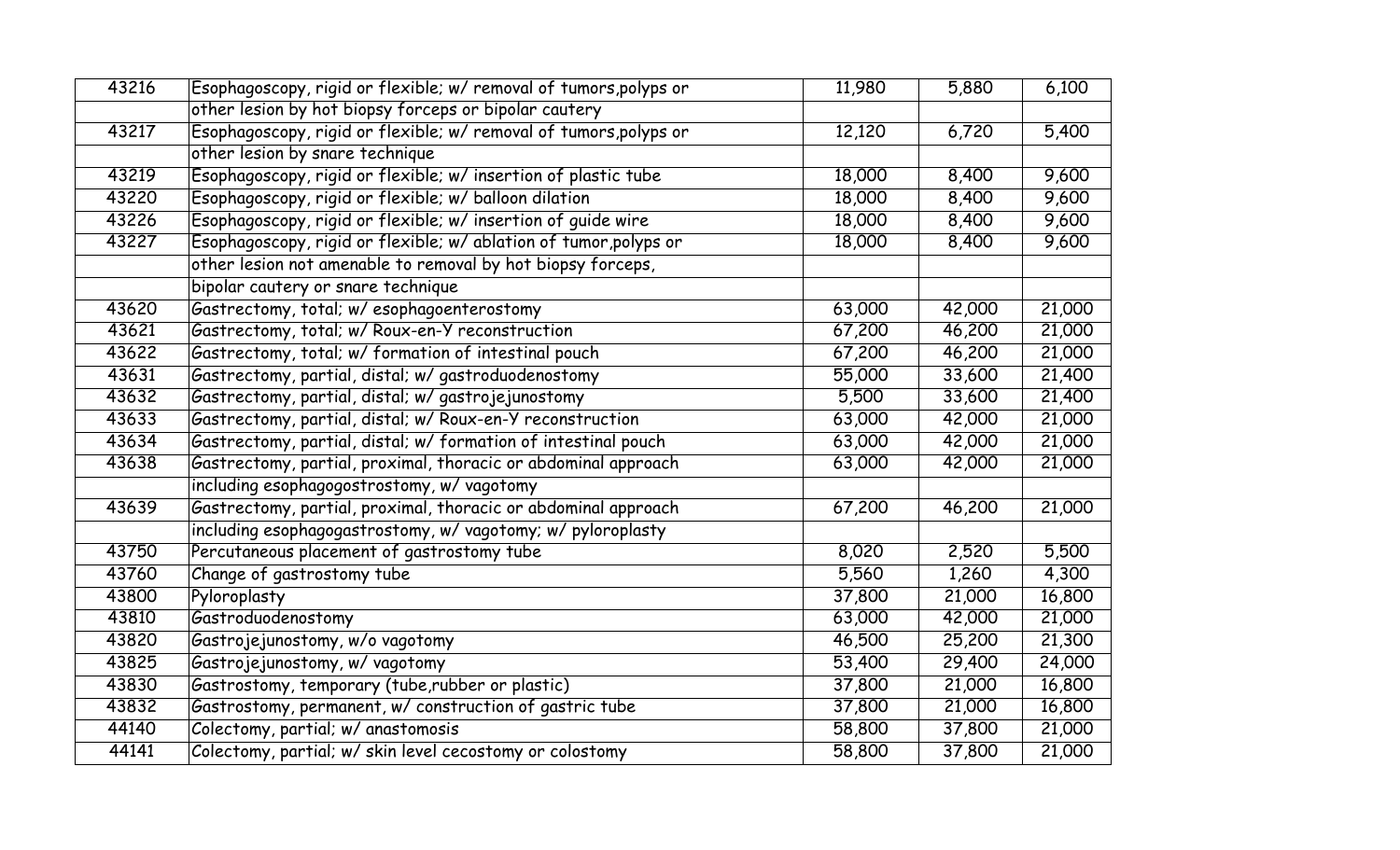| 44143 | Colectomy, partial; w/ end colostomy & closure of distal segment    | 58,800 | 37,800 | 21,000 |
|-------|---------------------------------------------------------------------|--------|--------|--------|
| 44144 | Colectomy, partial; w/ resection; w/ colostomy or ileostomy &       | 58,800 | 37,800 | 21,000 |
|       | creation of , mucofistula                                           |        |        |        |
| 44145 | Colectomy, partial; w/ coloproctostomy                              | 56,680 | 35,280 | 21,400 |
| 44146 | Colectomy, partial; w/ coloproctostomy, w/ colostomy                | 58,800 | 37,800 | 21,000 |
| 44147 | Colectomy, partial; abdominal & transanal apparoach                 | 63,000 | 42,000 | 21,000 |
| 44150 | Colectomy, total, abdominal, w/o protectomy, w/ ileostomy or        | 63,000 | 42,000 | 21,000 |
|       | ileoproctostomy                                                     |        |        |        |
| 44151 | Colectomy, total, abdominal, w/o protectomy, w/ continent ileostomy | 63,000 | 42,000 | 21,000 |
| 44152 | Colectomy, total, abdominal, w/o protectomy, w/ rectal mucosectomy  | 67,200 | 46,200 | 21,000 |
|       | ileoanal anastomosis, w/ or w/o loop ileostomy                      |        |        |        |
| 44153 | Colectomy, total, abdominal, w/o protectomy, w/ rectal mucosectomy  | 67,200 | 46,200 | 21,000 |
|       | ileoanal anastomosis, creation of ileal reservoir, w/ or w/o loop   |        |        |        |
|       | ileostomy                                                           |        |        |        |
| 44155 | Colectomy, total, abdominal, w/ protectomy; w/ ileostomy            | 67,200 | 46,200 | 21,000 |
| 44156 | Colectomy, total, abdominal, w/ protectomy; w/ continent ileostomy  | 67,200 | 46,200 | 21,000 |
| 44160 | Colectomy w/ removal of terminal ileum & ileocolostomy              | 67,200 | 46,200 | 21,000 |
| 47420 | Choledochotomy or choledochostomy w/exploration drainage or         | 37,800 | 21,000 | 16,800 |
|       | removal of calculus, w/ or w/o cholecystectomy; w/o transduodenal   |        |        |        |
|       | sphincterotomy or sphincteroplasty                                  |        |        |        |
| 47425 | Choledochotomy or choledochostomy w/exploration, drainage or        | 46,500 | 25,200 | 21,300 |
|       | removal of calculus, w/ or w/o cholecystectomy; w/ transduodenal    |        |        |        |
|       | sphincterotomy or sphincteroplasty                                  |        |        |        |
| 47480 | Cholecystectomy or cholecystotomy w/exploration, drainage or        | 30,300 | 16,800 | 13,500 |
|       | removal of calculus                                                 |        |        |        |
| 47490 | Percutaneous cholecystectomy                                        | 30,300 | 16,800 | 13,500 |
| 47562 | Laparoscopy, surgical; cholecystectomy (any method)                 | 31,000 | 12,400 | 18,600 |
| 47563 | Laparoscopy, surgical; cholecystectomyw/ cholangiography            | 31,000 | 12,400 | 18,600 |
| 47564 | Laparoscopy, surgical; cholecystectomy w/exploration of common duct | 46,500 | 25,200 | 21,300 |
| 47570 | Laparoscopy, surgical; cholecystoenterostomy                        | 31,000 | 12,400 | 18,600 |
| 47600 | Cholecystectomy                                                     | 31,000 | 12,400 | 18,600 |